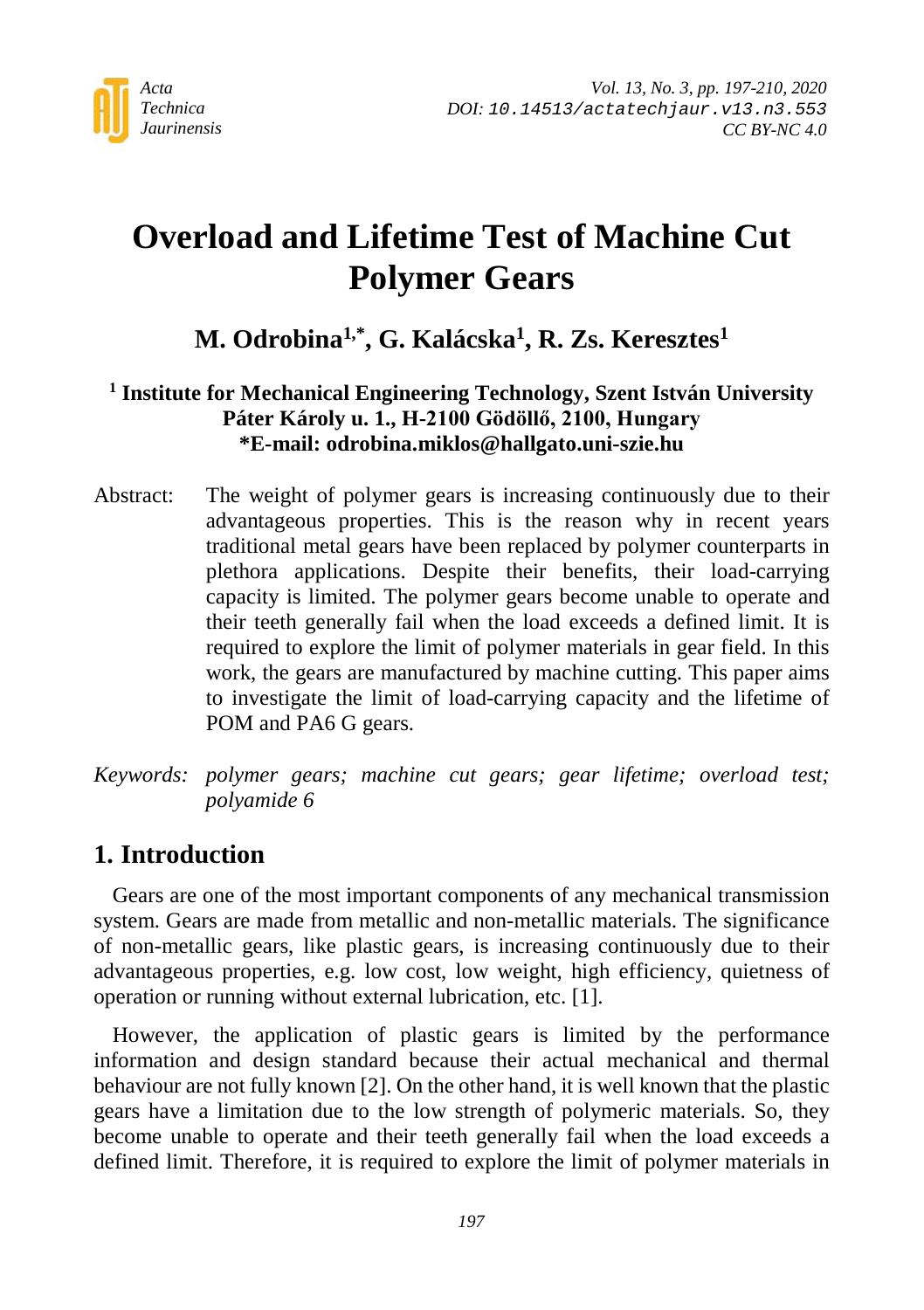gear field. Moreover, the level of gear performance is bound up with their failure modes.

There are four frequent failure modes in plastic gears, like wear, cracking at pitch circle, cracking at root, and pitting, although similar failures can take place in metal gears, the underlying failure mechanisms in plastic gears are still dominated by thermal factors [3]. The data obtained from previous studies on plastic gears shows that the unlubricated plastic gears fail due to local melting, surface wear, and pitting [4-6]. The failure at pitch circle occurs when the strength of teeth decreases because of loosening material triggered by the high temperature. A study found that the fracture of teeth generally occurs near the pitch circle that is caused by abnormal wear [7]. This type of failure takes place typically in case of unlubricated gears [8]. The high contact stresses on the teeth of plastic gears cause tooth surface failure, such a pitting, and ridging. However, the lubricated gears, in general, fail due to bending stresses at the tooth root that causes tooth breakage [9]. Despite design standards and literature, there is no detailed data about the failures in the tooth surfaces, the geometry, and the material structure of the gear, moreover, their interactions are also not known.

The Lewis formula can be found in any design standards to calculate the allowable output. This formula includes torque, angular velocity, characteristic geometry, and coefficients, which take into account the operating conditions, but does not consider the proportion of torque and angular velocity. Although, a difference in their ratio can cause a dissimilar failure mode for plastic gears. For instance, if the output is produced with high torque and low revolution then a fracture will probably occur at the tooth root because stress is concentrated there. Otherwise, gear damage modes will be wear, surface fatigue or thermal failure.

Therefore, this article focuses on the limit of load-carrying capacity and the lifetime of POM and PA6 G gears, by taking into account the effect of the ratio of torque to angular velocity. Two different cases, which are a combination of high torque – low speed and high torque – high speed, are investigated by overload and lifetime test to find the answer how significant they are for heat generation or deformation.

### **2. Materials and Methods**

#### **2.1. Gear materials and details**

Magnesium-catalyzed cast polyamide 6 (PA6) and extruded polyacetal – copolymer (POM-C) were obtained from Quattroplast Ltd., Budapest, Hungary, in the form of semi-finished products (rods), and its trade name is DOCAMID 6G-H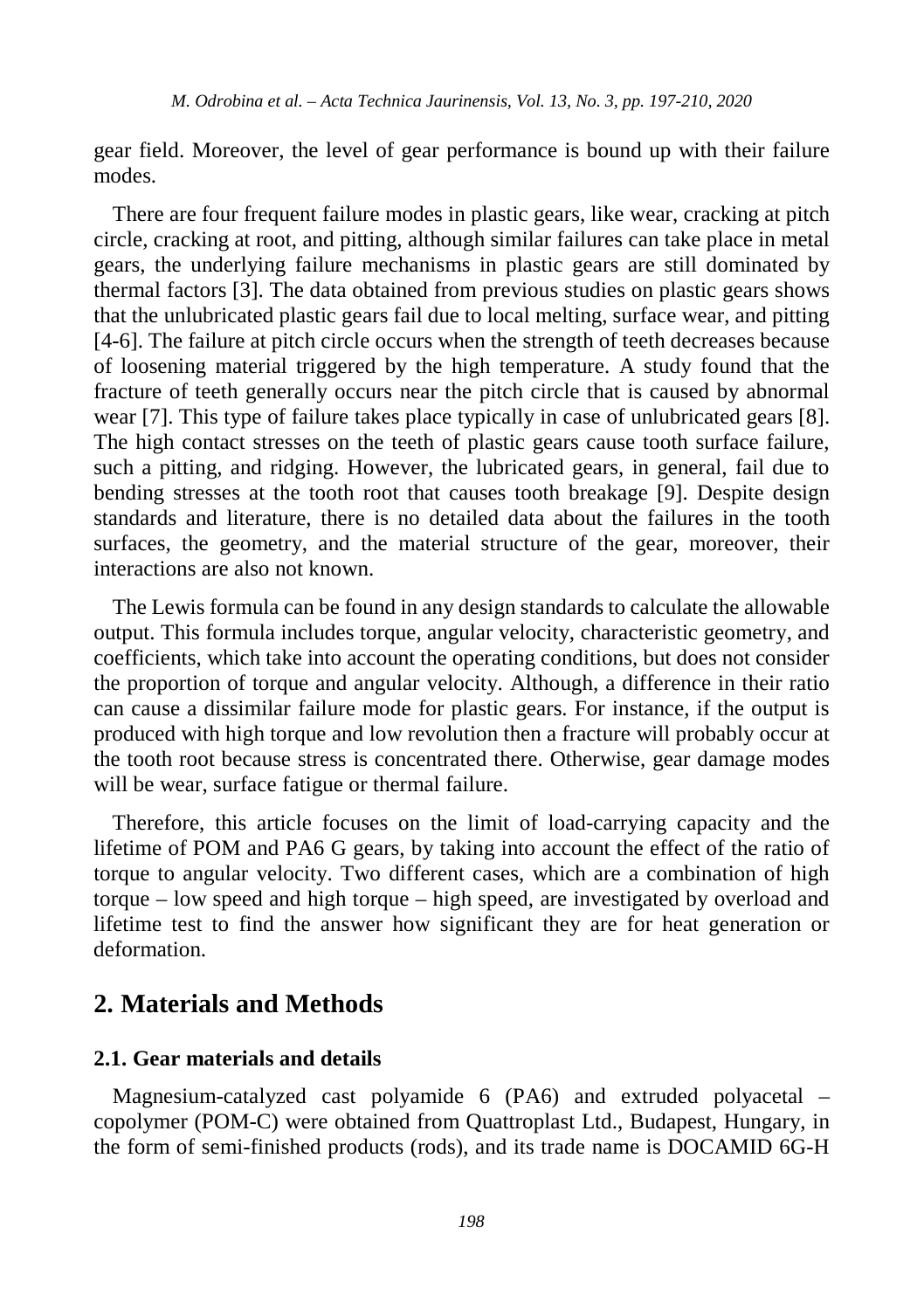and DOCACETEL C, respectively. The general properties of tested materials are listed in Table 1 [10] [11].

The polyamide was produced by casting technology with anionic polymerization of caprolactam ( $C_6H_{11}NO$ ). This manner allows for greater toughness, and impact resistance compared to the sodium-catalyzed system.

The polyacetal was produced by the extrusion process. It is an unfilled copolymer type of POM, which is more resistant to thermal aging than POM-H. Moreover, it is hydrolysis-resistant and can withstand strong alkalis.

| <b>Property</b>                               | DOCAMID 6G-H<br>(PA6) | <b>DOCATEL C</b><br>$(POM-C)$ |
|-----------------------------------------------|-----------------------|-------------------------------|
| Density $(g/cm^3)$                            | 1.15                  | 1.41                          |
| Yield stress (MPa)                            | 85                    | 67                            |
| Elasticity modulus $(N/mm2)$                  | 3300                  | 2800                          |
| Thermal conductivity (W/mK)                   | 0.38                  | 0.39                          |
| Melting temperature $(^{\circ}C)$             | 220                   | 166                           |
| Shore D hardness                              | 81                    | 81                            |
| Notched impact strength<br>(Charpy) $(kJ/m2)$ | 13                    | 6                             |
| Flexural strength (MPa)                       | 109                   | 91                            |
| Elongation at break (%)                       | 130                   | 32                            |

*Table 1. Characteristic properties of test materials.*

For the overload and lifetime tests, spur gears with an involute geometry were selected due to its common use. The investigated plastic gears are made by machine cutting. The specifications of the gears are summarized in Table 2.

|                      | Driving steel gear <sup>1</sup> | Driven POM C and<br>$PA6$ gear <sup>1</sup> | Driving and<br>driven PA6<br>$\gamma$ |
|----------------------|---------------------------------|---------------------------------------------|---------------------------------------|
| Module (mm)          | 1.25                            | 1.25                                        |                                       |
| Tooth number         | 47                              | 47                                          | 60                                    |
| Face width (mm)      | 12                              | 12                                          | 10                                    |
| Pressure angle $(°)$ | 20                              | 20                                          | 20                                    |
| Contact ratio        | 1.614                           | 1.614                                       | 1.785                                 |

*Table 2. Gears specifications*

1: Gear for overload test; 2: Gear for lifetime test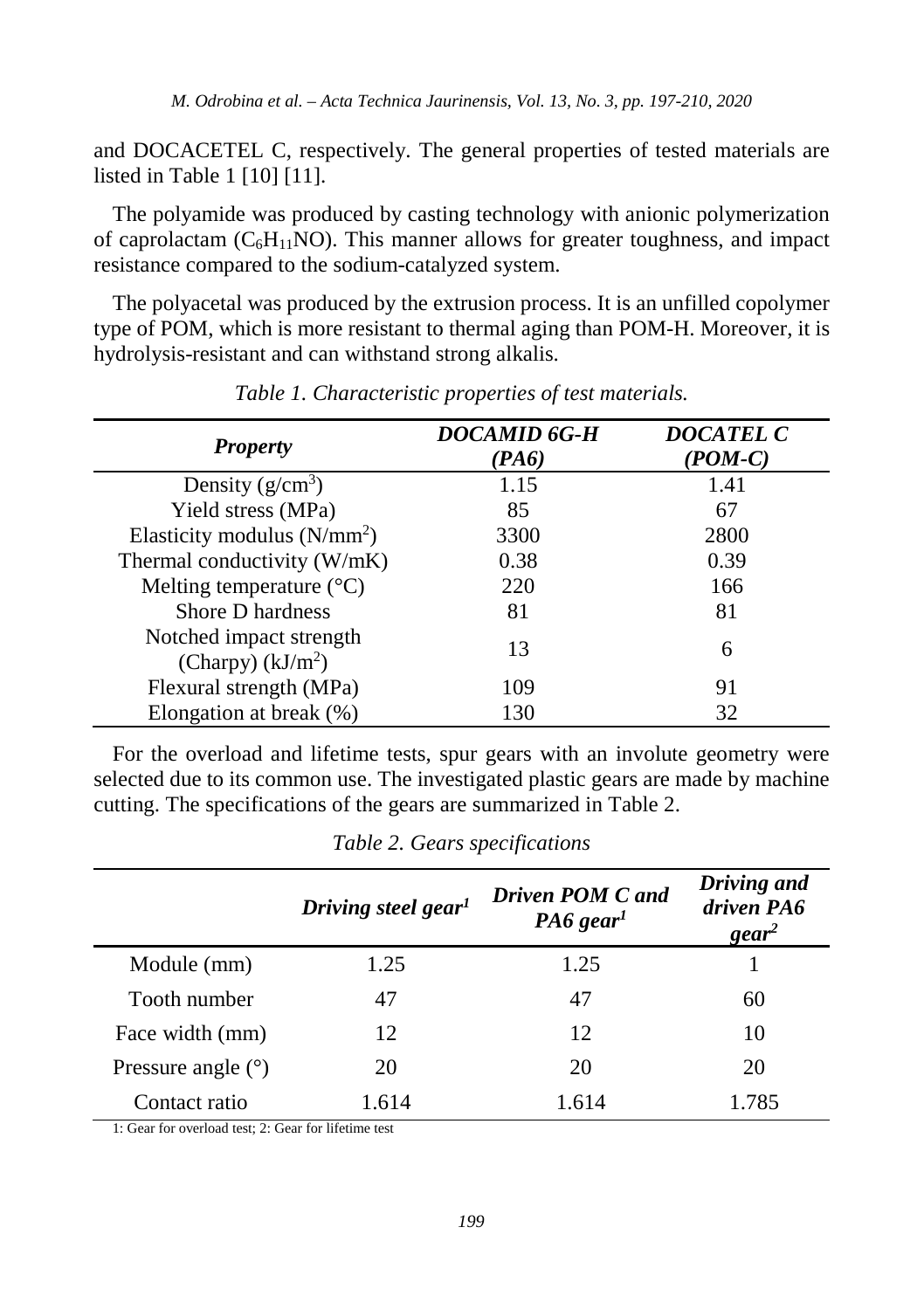#### **2.2. Test rig for overload test**

A unique test rig, which was designed and manufactured at Szent István University, is used for one extreme case of failure to investigate the overload resulting from a combination of high load and low speed, where torque is continuously increased until fracture. The test rig simulates the situation when gear gets stuck. The test rig, as shown in Fig. 1, can investigate the load-carrying capacity of polymer gears and to continuously measure the torque and angular displacements of gears under dry-run conditions without wear by a load cell and an incremental rotary encoder, respectively.



*Figure 1. Test rig for overload test*

It consists of three identical geometry gears and two sensors. Two of three gears, which are made from steel, are responsible for the transmission of the load because of its higher strength. The plastic gear, which aligns between the steel gears, are investigated. For a recording of values, an HBM Spider8 amplifier was used.

#### **2.3. Test rig for lifetime test**

For the investigation of fatigue failures, a test rig, as shown in Fig. 2, is usually used where the gears are loaded by predefined torque and speed. The main goals of these tests are to determine the tribological behaviours, the failure modes, and the temperature behaviour of a plastic gear pair under dry-run conditions. The test rig is used for an overloaded condition to investigate the lifetime of the gears due to a combination of high load and high speed. In all cases, the tests last until the gears fail.

The test rig is made up of several components. These components are stand, motor units, electrical and measuring systems, and accessories. To measure speed, angular velocity fluctuations, angular deviations between axles, angular accelerations, the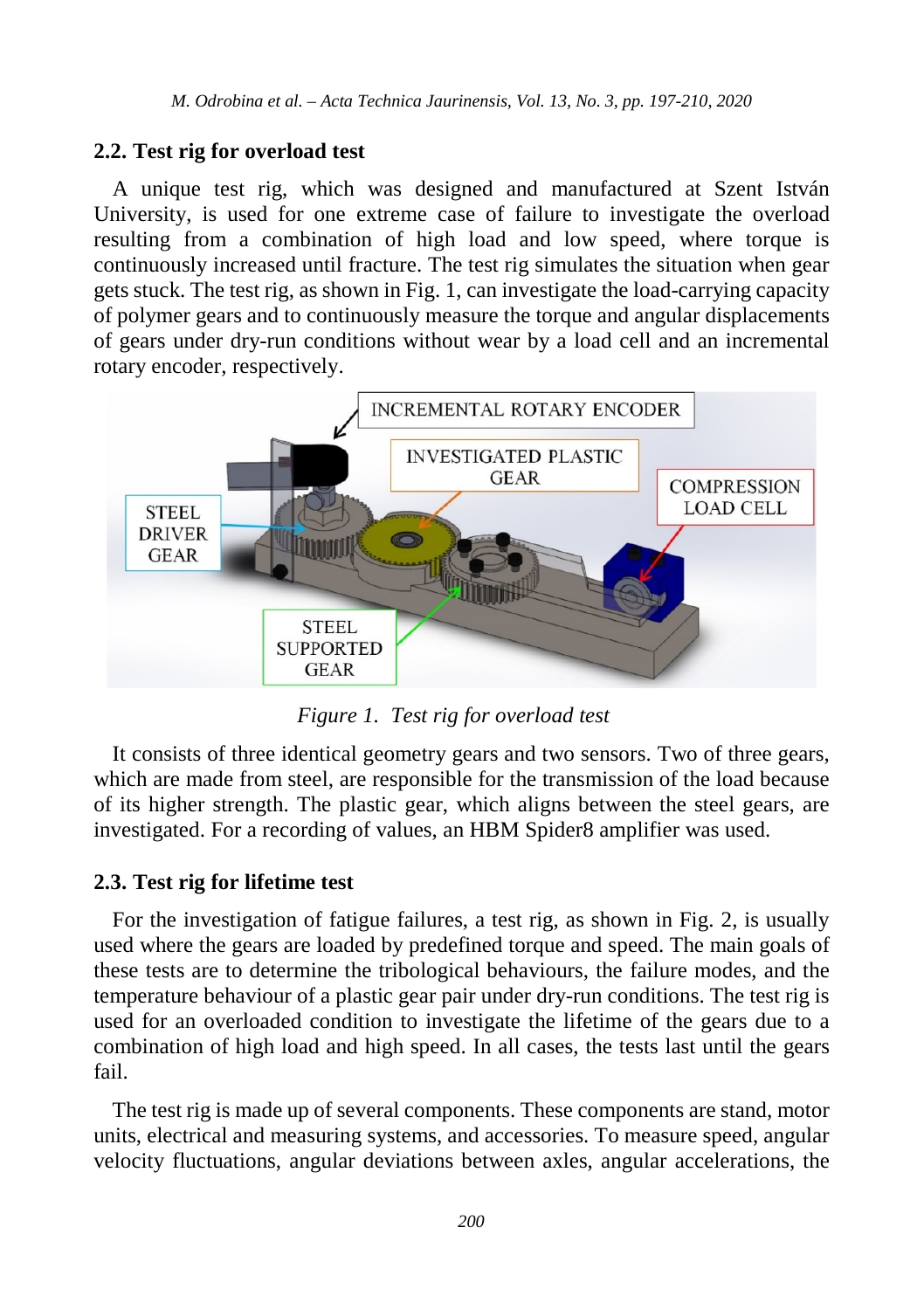test rig is equipped with incremental encoders with a resolution of 5,000 pulses per revolution. Torque values are recorded by two torque measuring cells with a measuring range of 0 to 17.5 Nm. For a recording of the required parameters, an HBM Spider8 data acquisition system was used [12].



*Figure 2. Test rig for lifetime test*

For temperature measurement of the gears, a thermal camera was used. The infrared detector of the camera has high resolution (640 x 480), a sensitivity of 0.03  $\degree$  C, and a temperature measuring range from -40  $\degree$ C to + 500  $\degree$ C.

### **3. Results and discussion**

#### **3.1. Overload test**

The goal of this test is to determine the level of torque and deformation of the PA6 and POM gears at the time of tooth fracture. 5 repetitions per material were performed. During the tests, a preload was applied before the main load in all cases. The measurements were performed under the same test conditions.

A characteristic curve is shown about the typical load capacity of the PA6 and POM gears in Fig. 3, where the values of torque and angular displacement appear as a function of time. The fracture of the teeth of PA6 gears occurred under a load of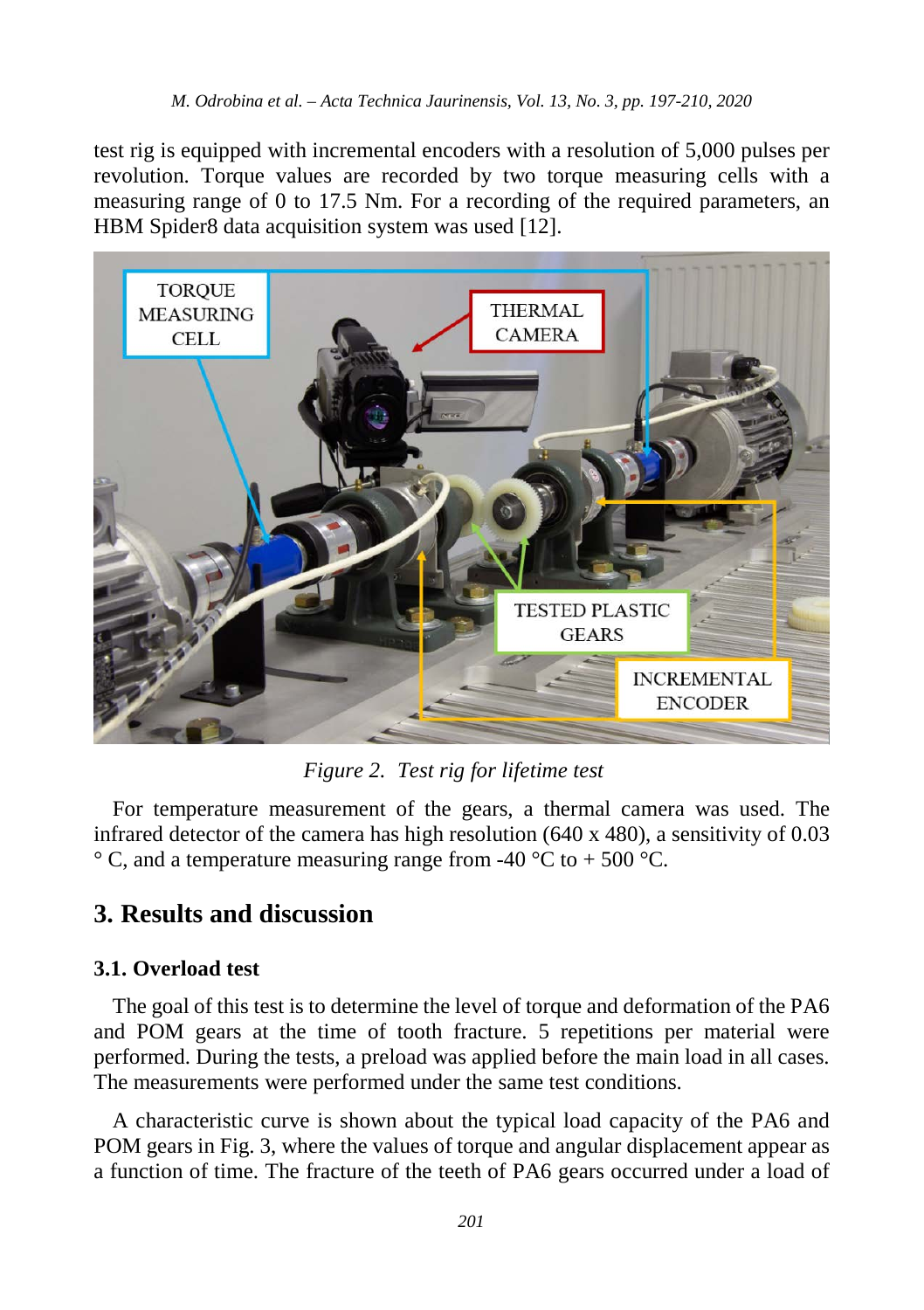83 Nm and angular displacement of 9.3°. The teeth of POM gears have more load carrying capacity, because their failure occurred at a load of 94.7 Nm and when the gear rotated approximately 6.3°.



*Figure 3. Characteristic curve of PA6 and POM gear in overloaded test*

The torque and the angular displacement are related pairs for gear tests, and their relationship is crucial. It is important how the torque changes in view of the angular displacement. Therefore, a supplementary test with a lower speed of a load was carried out with cast PA 6 gears.

It can be seen in Fig. 4., the speed of the initial load and then the main load changes during the measurement, so the angular displacement is not constant during the time unit. It is also clear that a kind of hardening occurs, when the speed of load starts to increase, the material responds with hardening, like a tensile test. It is known from fracture mechanics that the stress rate plays a particularly important role in the tough and brittle behaviour of materials. The teeth of the PA6 gear were broken at an angular displacement of 9.3° and a torque of 117.2 Nm. The deformation stayed the same, however, the material had time to deform, so it showed more toughness and had a higher load capacity.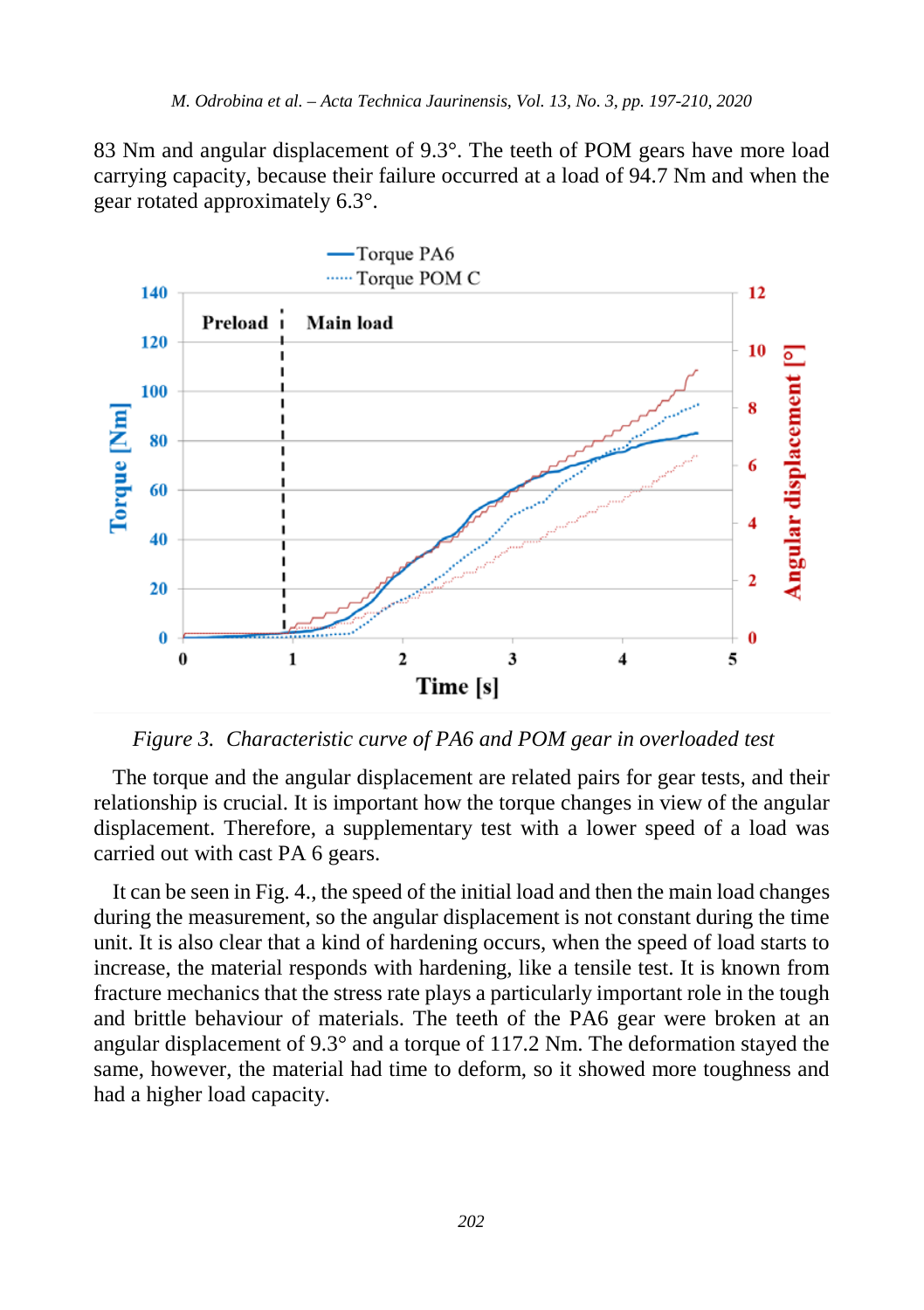

*Figure 4. An overloaded test of PA6 gear with lower stress rate* 

The aggregate results of overloaded tests are shown in Fig. 5. PA 6 gears failed at an average load of 81.2 Nm and angular displacement of 9,2°, while POM gears failed at 99.1 Nm and a rotation of 6,6°. The PA 6 gears tested at lower load speed failed at an average load of 119.7 Nm and angular displacement of 9,5°. The obtained deformation results are supported by the literature as well as the datasheets of the plastics company for both materials. The elongation at break of PA 6 is 130%, while that of POM C is only 32%, i.e. approximately a quarter. This can also be seen in the deformation measured in angular displacement. The teeth of the PA 6 wheels withstood about 140% more deformation at the time of fracture than the POM C wheels. Surprisingly, POM C gears were failed at an average load of 122% higher than PA 6 gears. This is unexpected because POM C has a lower yield point than PA 6. This fact is pointed out that the yield strength of the material is not sufficient to assess the tooth failure of plastic gears. Additional material properties such as fatigue limit, surface adhesion, the combined effect of heat conduction can override the importance of strength.

The results of a supplementary test at a lower stress rate have indicated that if the performance is the same, i.e. the product of torque and angular velocity is constant, but their proportions are different, then the failure process will be different. At the PA 6 gears, the material behaved more brittle due to the higher speed of load, as it did not have enough time to deform.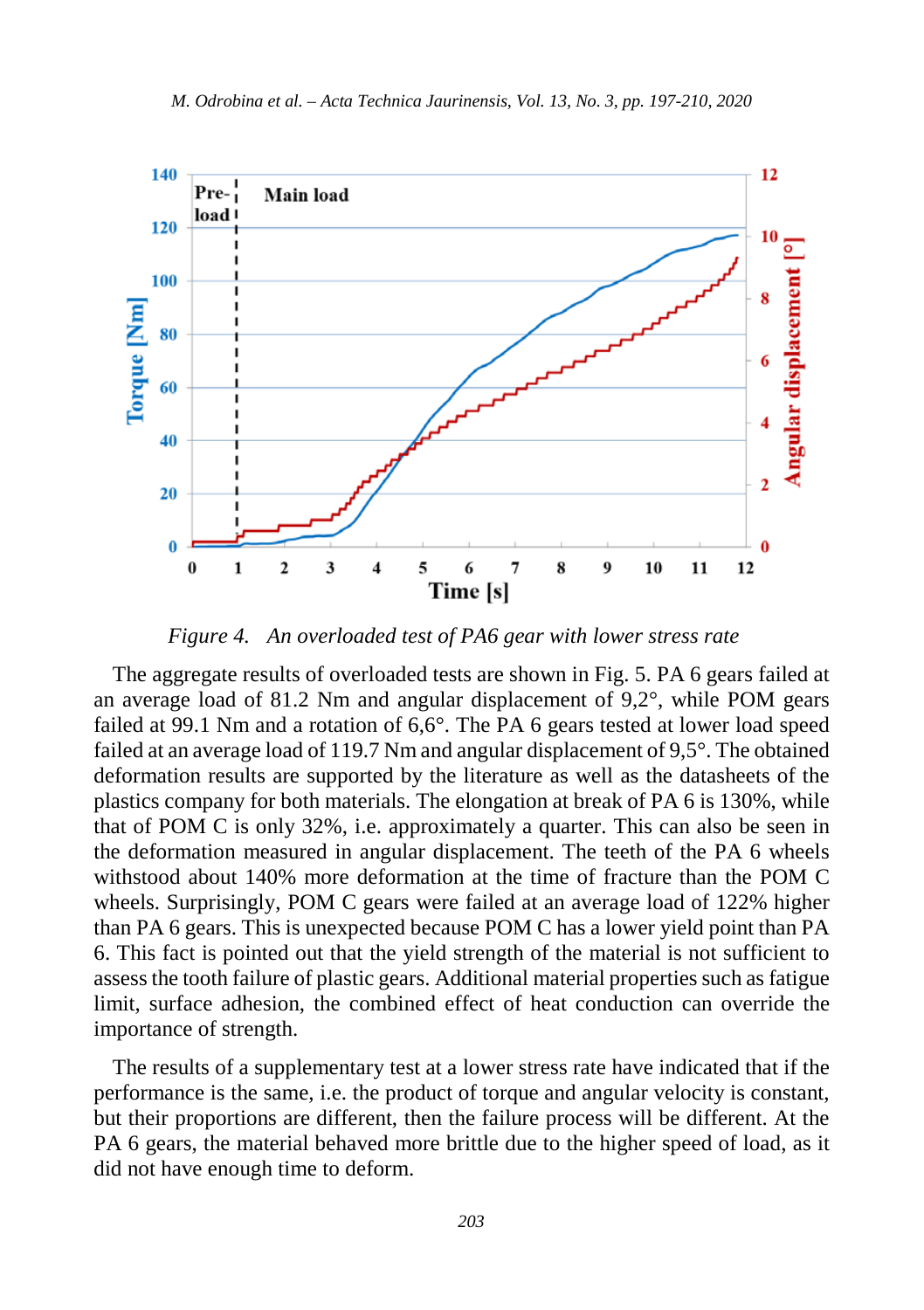

*Figure 5. The main results of overloaded tests*

There is a microscopic image of a broken PA6 gear to analyse the fracture in more detail (see in Fig.6). It can be seen that their teeth were strongly deformed, underwent a permanent deformation, and the loaded teeth fractured below the pitch circle. In most cases, two teeth are broken off completely. During meshing, not only two teeth were loaded, however, the nonfractured teeth also suffered non-recoverable deflection.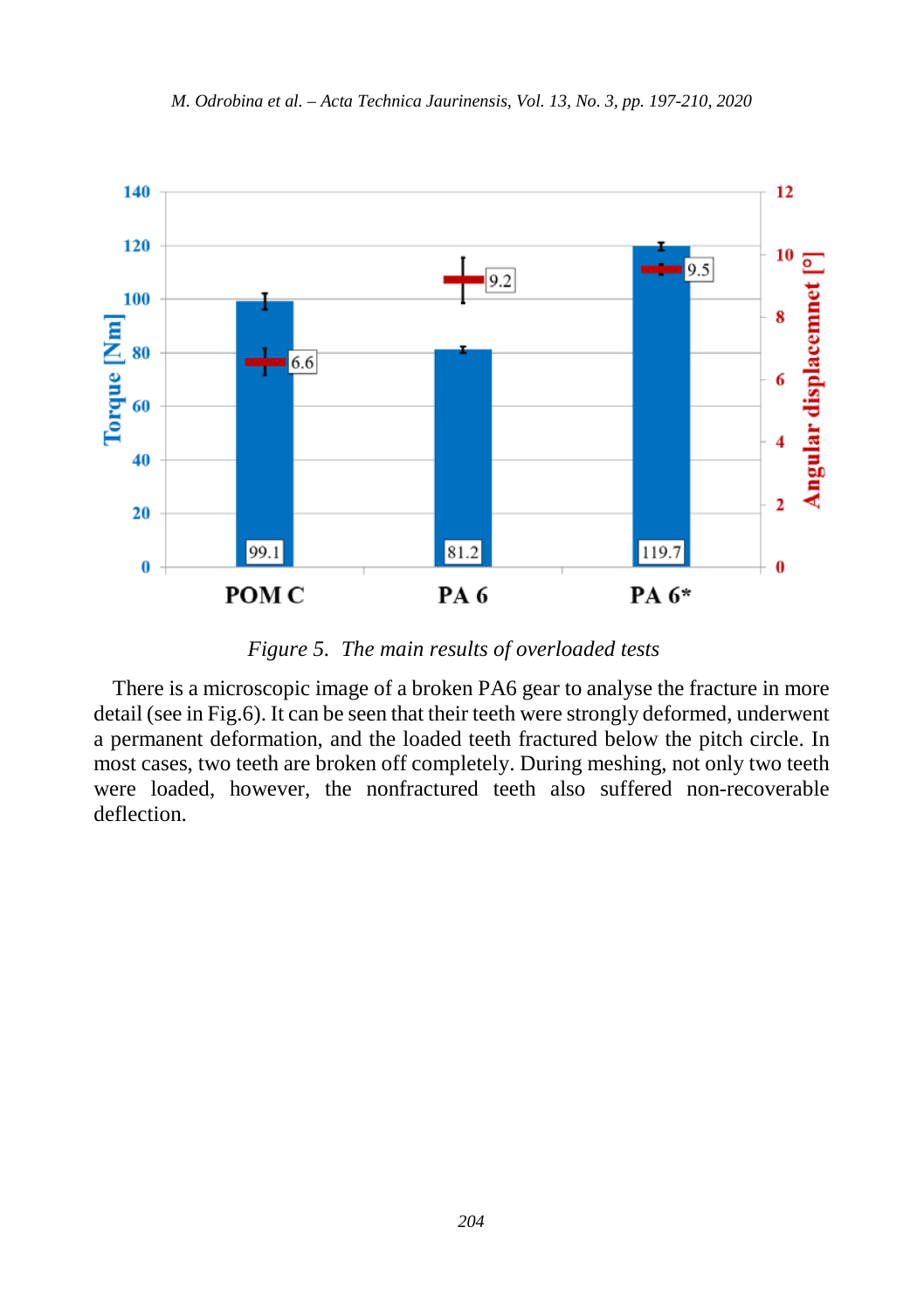

*Figure 6. The fractured teeth of a PA6 gear*

A microscopic image is shown about the failure of a POM C gear in Fig. 7. Their teeth behaved more brittle than PA6 because three of their teeth broke approximately along a straight line, the fracture surfaces were even. There is no significant sign of deformation at these gears.



*Figure 7. The fractured teeth of a POM gear*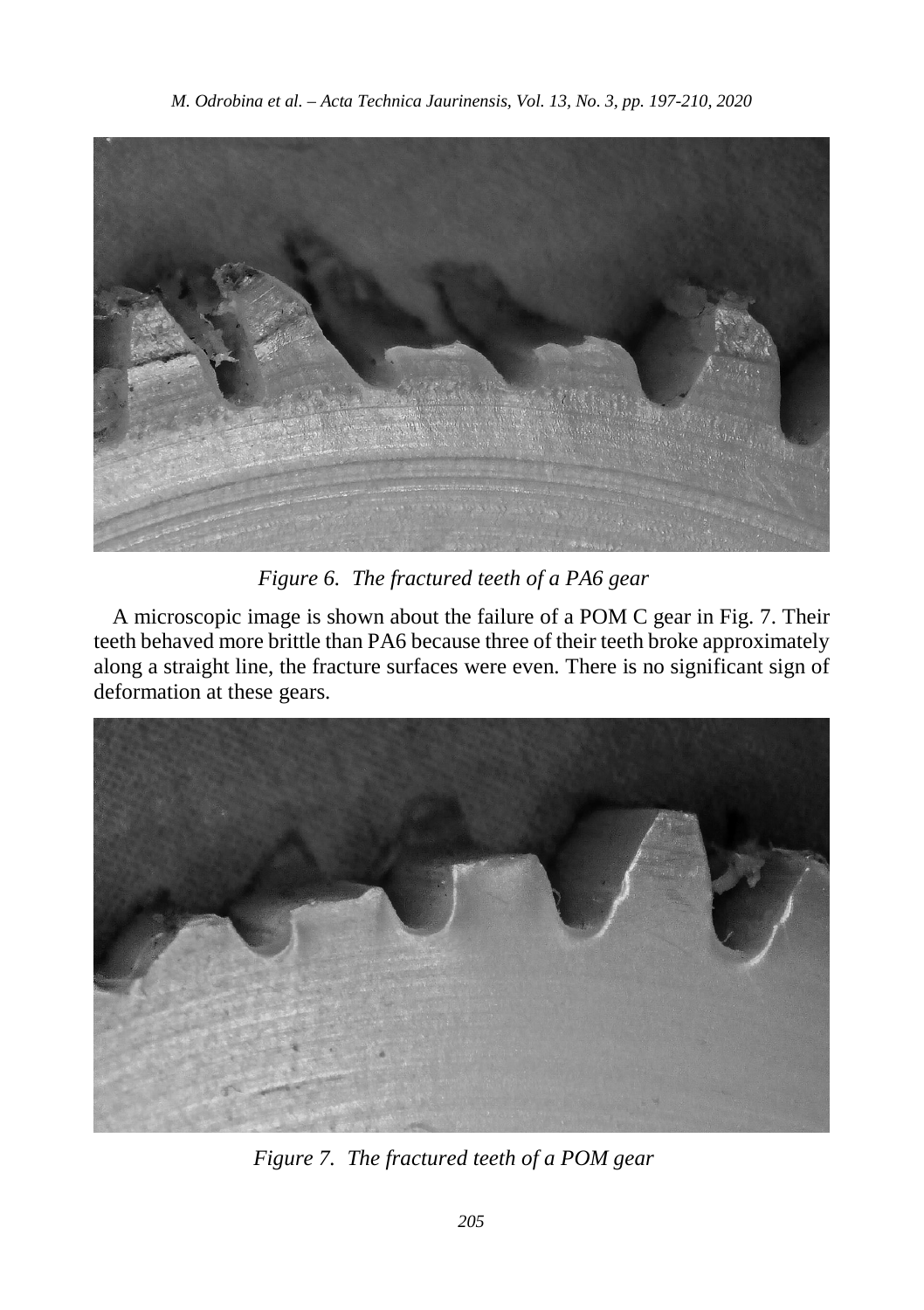*M. Odrobina et al. – Acta Technica Jaurinensis, Vol. 13, No. 3, pp. 197-210, 2020*

#### **3.2. Lifetime test**

For the lifetime test, firstly, the high speed - high torque corner point was studied with PA 6 gears.

Based on the literature and the possibilities of the measuring system, the constant load of 10 Nm and the constant rotational speed of 1000 rpm were chosen. The applied load and rotational speed are very significant for plastic gears, especially for plastic-plastic material pairing.

The lifetime test is capable of investigating how long the plastic gears can operate or how the temperature of the gear changes under this extreme condition. During the test, the temperature was measured by a thermal camera, as shown in Fig. 8. For plastic gear, the heating causes serious problems because the mechanical properties of the material deteriorate with increasing temperature.



*Figure 8. Thermal image of PA6 gears with sampling area*

The rise of the average temperature of a PA6 gear is demonstrated in Fig. 9. For the given gear geometry, the running time was approximately 12 minutes, which corresponds to 12,000 cycles (revolutions). During the time from start-up to failure, the average temperature change of the gear surface is 88.5 ° C. Starting from room temperature (23  $^{\circ}$ C), the surface of the tooth could reach 100-110  $^{\circ}$  C, while the environment of the tooth could reach 80-90 ° C. In the air, for long-term use, the cast PA 6 can be used safely up to 105 ° C according to the manufacturer's data [11]. So, at such a high temperature, the strength of PA 6 deteriorated strongly, such as the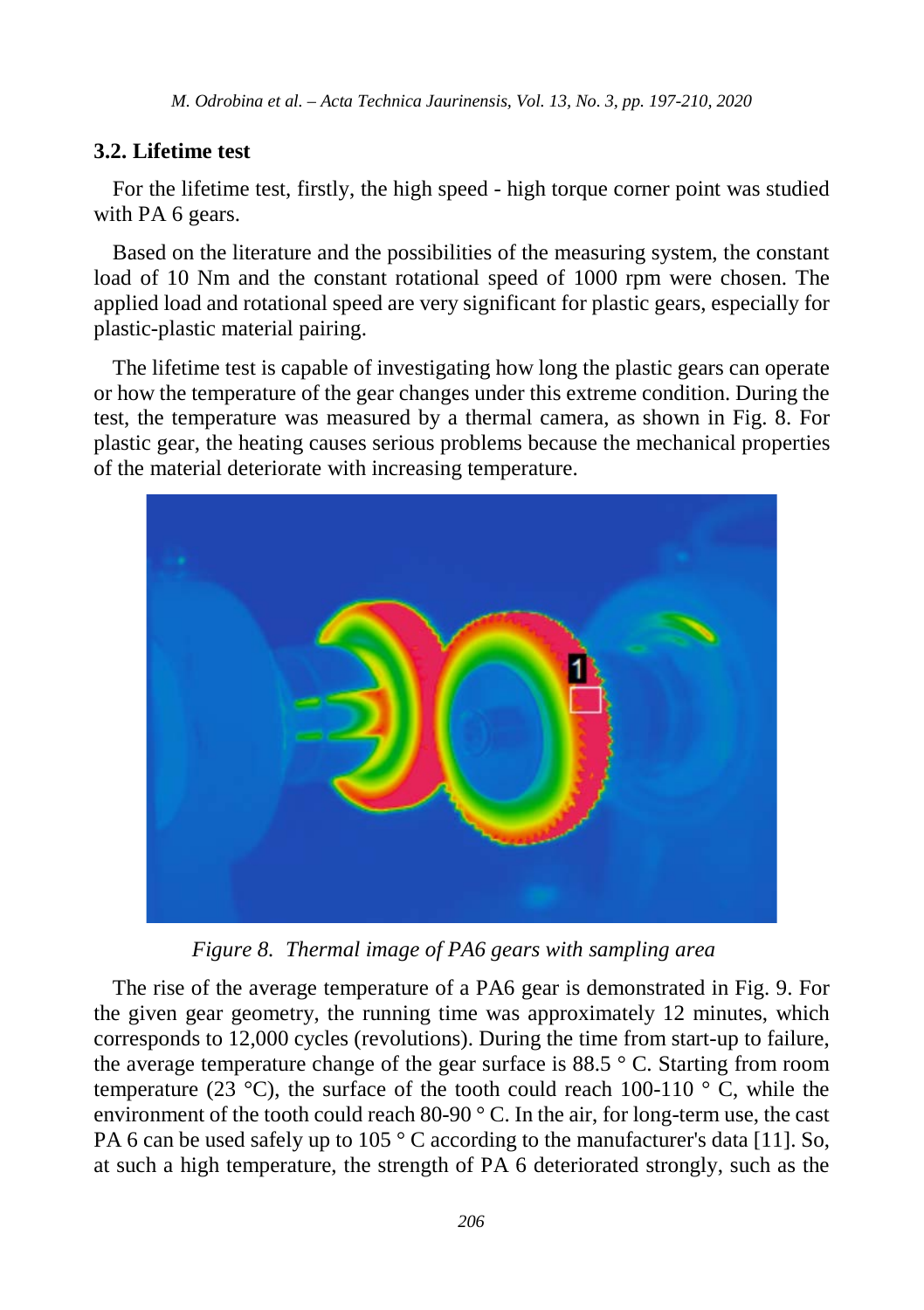yield strength, which decreases by a quarter at 100  $^{\circ}$ C, or the modulus of elasticity, which decreases by a third at the same temperature. The temperature change measured on the tooth surface is also confirmed by the data in the literature [13]. All data are mean values of at least two repetitions.



*Figure 9. The heating of a PA6 gear*

The result of lifetime tests proves also that one of the most critical factors in the failure of gears is heating. Due to the poor thermal conductivity of plastics, the heat generates and remains in and around the contact zone. This is the main reason why it is not recommended in technical practice to use a plastic-plastic gear pairing in a highly loaded system. For example, for a plastic/steel gears pairing, the steel pinion can dissipate most of the heat by conduction of heat, thus achieving a much longer service life.

The failure of gear at constant high load and high speed is indicated in Fig. 10. The teeth of a PA6 gear suffered permanent deformation. Softening or melting of the teeth can be recognized. There was no breakage of the teeth, however, strong wear was observed at the tip of the teeth. The malfunction occurred abruptly after 12,000 cycles. As a result of the melting of the gear, the tooth meshing discontinued.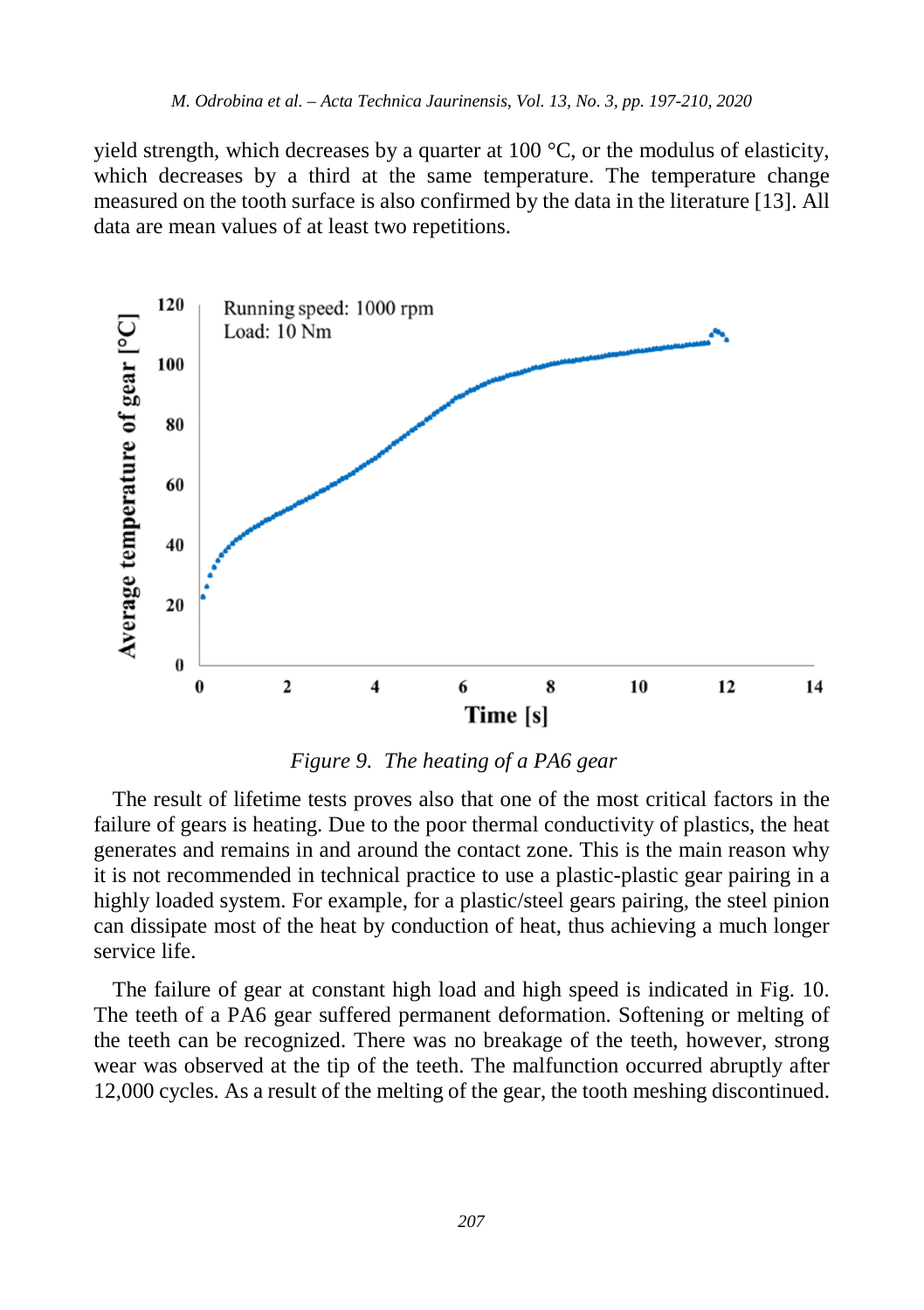It can be clear that the heat generated, and its dissipation plays a particularly important role in polymer gears. Using oil or water as a lubricant can multiply its lifetime.



*Figure 10. The melting of the teeth of a PA6 gear*

### **4. Conclusion**

The limit of the load-carrying capacity of POM and PA6 gears was examined, furthermore, the lifetime of PA6 gears was investigated in this study. The results of overload tests showed that POM C gears underwent a higher load of 122% at the time of fracture than PA6 gears. However, the deformation of PA6 gears is approximately 140% greater than the POM gears. The POM gears behaved more brittle under load than PA gears that can also be seen on the fractured teeth. The results of supplementary overload tests pointed out that the stress rate plays an important role in the load-carrying capacity of plastic gears. According to the results of lifetime tests, it is proved that one of the most critical factors in the failure of plastic gears is heating. Due to the poor thermal conductivity of plastic materials, the heat generates and remains in and around the contact zone that results softening or melting of teeth.

# **5. References**

[1] A. K. Singh, Siddhartha, P.K. Singh, Polymer spur gears behaviors under different loading conditions: a review, Proceedings of the Institution of Mechanical Engineers, Part J: Journal of Engineering Tribology 232 (2)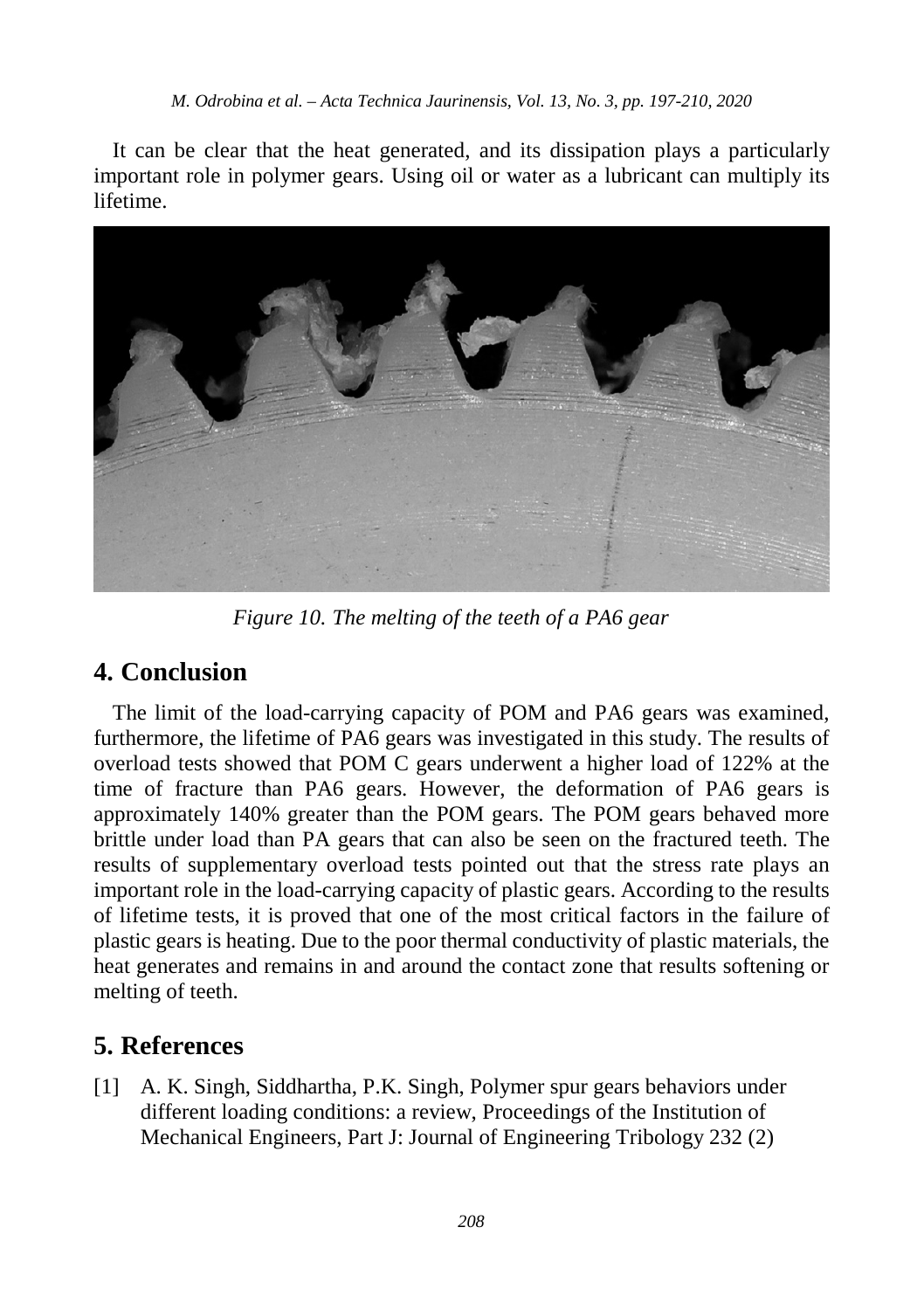*M. Odrobina et al. – Acta Technica Jaurinensis, Vol. 13, No. 3, pp. 197-210, 2020*

(2018) pp. 210-228. doi: *https://doi.org/10.1177/1350650117711595*

- [2] K. Mao, P. Langlois, Z. Hu, K. Alharbi, X. Xu, M. Milson, W. Li, C. J. Hooke, D. Chetwyn, The wear and thermal mechanical contact behavior of machine cut polymer gears, Wear 332–333 (2015) pp. 822–826. doi: *[https://doi.org/10.1016/j.wear.2015.01.084](http://dx.doi.org/10.14513/actatechjaur.v10.n2.446)*
- [3] D. Walton, Y. W. Shi, A comparison of ratings for plastic gears, Proceedings of the Institution of Mechanical Engineers, Part C: Mechanical Engineering Science 203 (1) (1989) pp. 31-38. doi: *https://doi.org/10.1243/PIME\_PROC\_1989\_203\_083\_02*
- [4] A. R. Breeds, S.N. Kukureka, K. Mao, D. Walton, C.J. Hooke, Wear behaviour of acetal gear pairs, Wear 166 (1) (1993) pp. 85-91. doi: *https://doi.org/10.1016/0043-1648(93)90282-Q*
- [5] P. K. Singh, Siddhartha, A. K. Singh, An investigation on the thermal and wear behavior of polymer based spur gears, Tribology International, 118, (2018) pp. 264-272. doi: *https://doi.org/10.1016/j.triboint.2017.10.007*
- [6] T. J. Hoskins, K. D. Dearn, Y. K. Chen, S. N. Kukureka, The wear of PEEK in rolling–sliding contact–Simulation of polymer gear applications, Wear, 309 (1-2) (2014) pp. 35-42. doi: *https://doi.org/10.1016/j.wear.2013.09.014*
- [7] K. Terashima, N. Tsukamoto, N. Nishida, J. Shi, Development of plastic gear for power transmission: abnormal wear on the tooth root and tooth fracture near pitch point, Bulletin of JSME 29 (251) (1986) pp. 1598-1604. doi: *https://doi.org/10.1299/jsme1958.29.1598*
- [8] K. Terashima, N. Tsukamoto, N. Nishida, Development of plastic gears for power transmission: design on load-carrying capacity, Bulletin of JSME, 29 (250) (1986) pp. 1326-1329. doi: *https://doi.org/10.1299/jsme1958.29.1326*
- [9] A. Bravo, D. Koffi, L. Toubal, F. Erchiqui, Life and damage mode modeling applied to plastic gears, Engineering Failure Analysis 58 (2015) pp. 113-133. doi: *https://doi.org/10.1016/j.engfailanal.2015.08.040*